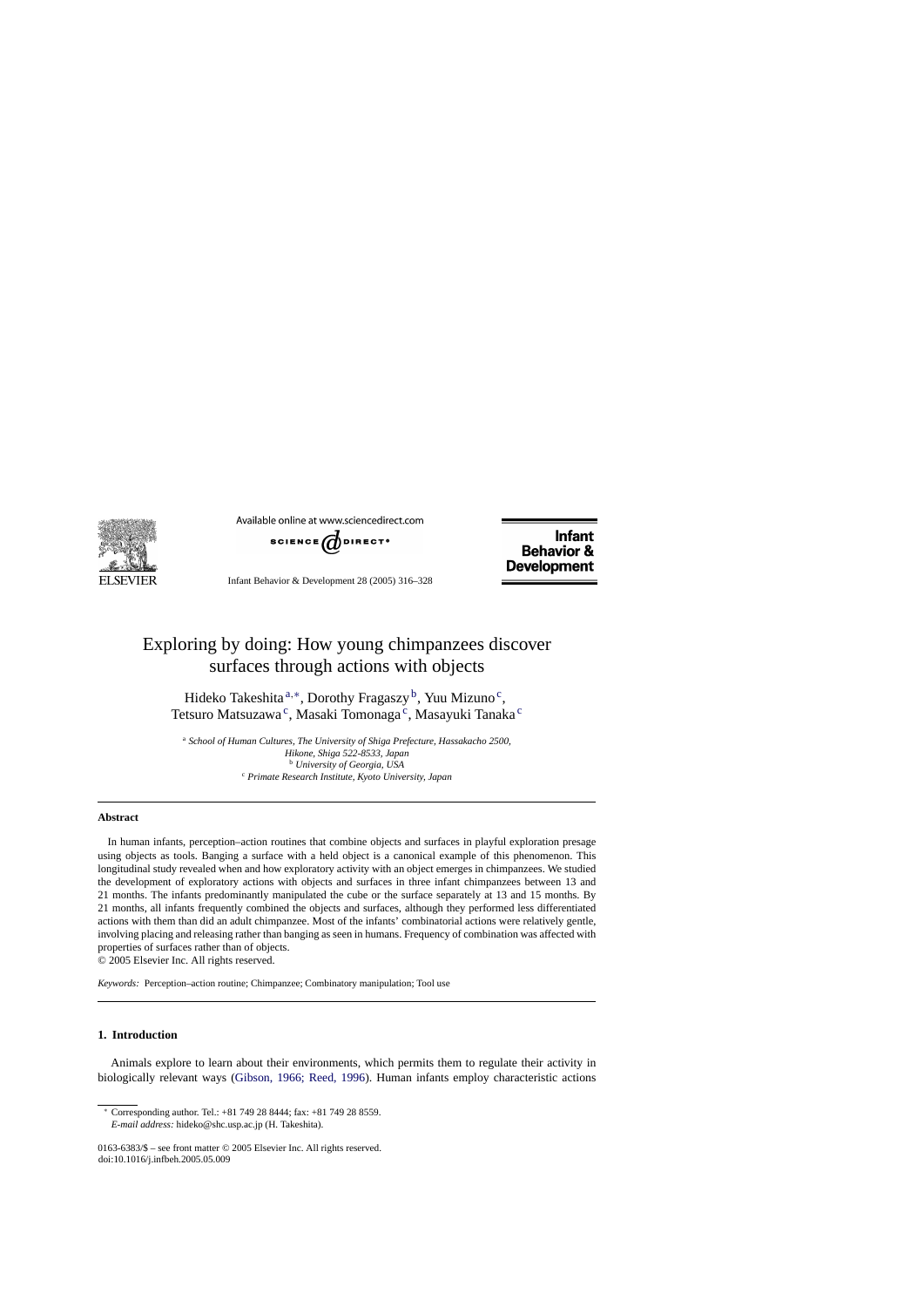(perception–action routines) such as sucking, kicking, or banging, to explore what they can do with their bodies and how they can interact with the social and physical environment [\(Rochat, 2001;](#page-12-0) [Thelen](#page-12-0) [& Smith, 1994\)](#page-12-0). Infants begin to include objects in exploratory perception–action routines at around 6 months of age, e.g., banging an object on a table. Activities combining objects and surfaces become increasingly more diverse and complex with development. Perception–action routines that combine objects and surfaces allow infants to discover how to relate objects and surfaces through actions. Producing varied actions combining objects and surfaces allows an individual to learn about the potential for acting with objects by experiencing what happens. Adult humans can do this very efficiently with objects that can be held in one hand and manipulated at will – for example, paper clips, fork, hair brush, hammer, etc.

How do infants learn to organize actions relating objects and surfaces? Where does the process start? According to perception–action theory ([Lockman, 2000\):](#page-11-0) (1) developmentally, perception–action routines involving direct action on objects will appear earlier than routines that combine objects, or objects and surfaces, because these latter routines demand more attentional and perceptual resources; (2) developmentally, perception–action routines are initially rather general, but become differentiated so that actions with particular kinds of objects and surfaces take advantage of particular properties, and so that positioning of objects and surfaces with respect to one another becomes more specific and more precise; (3) young or novice individuals will develop increasingly adult forms of combining objects and surfaces when they (a) use species-typical perception–action routines with the relevant objects and surfaces, (b) differentiate actions with various surfaces and objects, and (c) coordinate or orient objects and surfaces to one another in more differentiated fashion.

The developmental process leading from simple perception–action routines combining objects and surfaces to skilled instrumental behavior is likely shared among species that routinely act upon surfaces and otherwise make use of combinatorial actions in their daily lives. Chimpanzees are among these species, as are humans. They are well known as capable tool users both in the wild and in captivity. They show similar tool-use behaviors using similar actions comprised with similar morphological bodyparts to those in humans. Although several studies describing acquisition or development of tool use in chimpanzees have been published [\(Bard, Fragaszy, & Visalberghi, 1995;](#page-11-0) [Celli, Tomonaga, Udono,](#page-11-0) [Teramoto, & Nagano, 2001;](#page-11-0) [Inoue-Nakamura & Matsuzawa, 1997;](#page-11-0) [Lonsdorf, 2001; McGrew, 1977;](#page-11-0) [Menzel, Davenport, & Rogers, 1970;](#page-11-0) [Sumita, Kitahara-Frisch, & Norikoshi, 1985;](#page-12-0) [Takeshita & van Hooff,](#page-12-0) [2001;](#page-12-0) [Tonooka, Tomonaga, & Matsuzawa, 1997\)](#page-12-0) and combinatory manipulation has been considered to be a precursor of tool use [\(Fragaszy & Adams-Curtis, 1991;](#page-11-0) [Takeshita, 2001; Torigoe, 1985\)](#page-12-0), we lack empirical studies focusing with chimpanzees on the development of exploratory perception–action routines combining objects and surfaces, and their relationship to the development of tool use ([Hayashi](#page-11-0) [& Matsuzawa, 2003\).](#page-11-0)

We report in this paper when and how infant chimpanzees come to combine objects with surfaces and how combinatory actions develop prior to development of tool use. We were interested in evaluating the specific predictions generated from perception–action theory, and also in describing the general nature of young chimpanzees' explorations of objects and surfaces. perception–action theory predicts that (1) young chimpanzees, like human infants, will first use direct actions with one object or surface at a time; perception–action routines that combine objects and surfaces will appear later, (2) initially, young chimpanzees' actions with objects will be non-specific; that is, the actor will not take advantage of a special property of an object or surface. For this purpose, we examined how infants begin to establish relations between objects and surfaces when they manipulate objects, and whether they take into account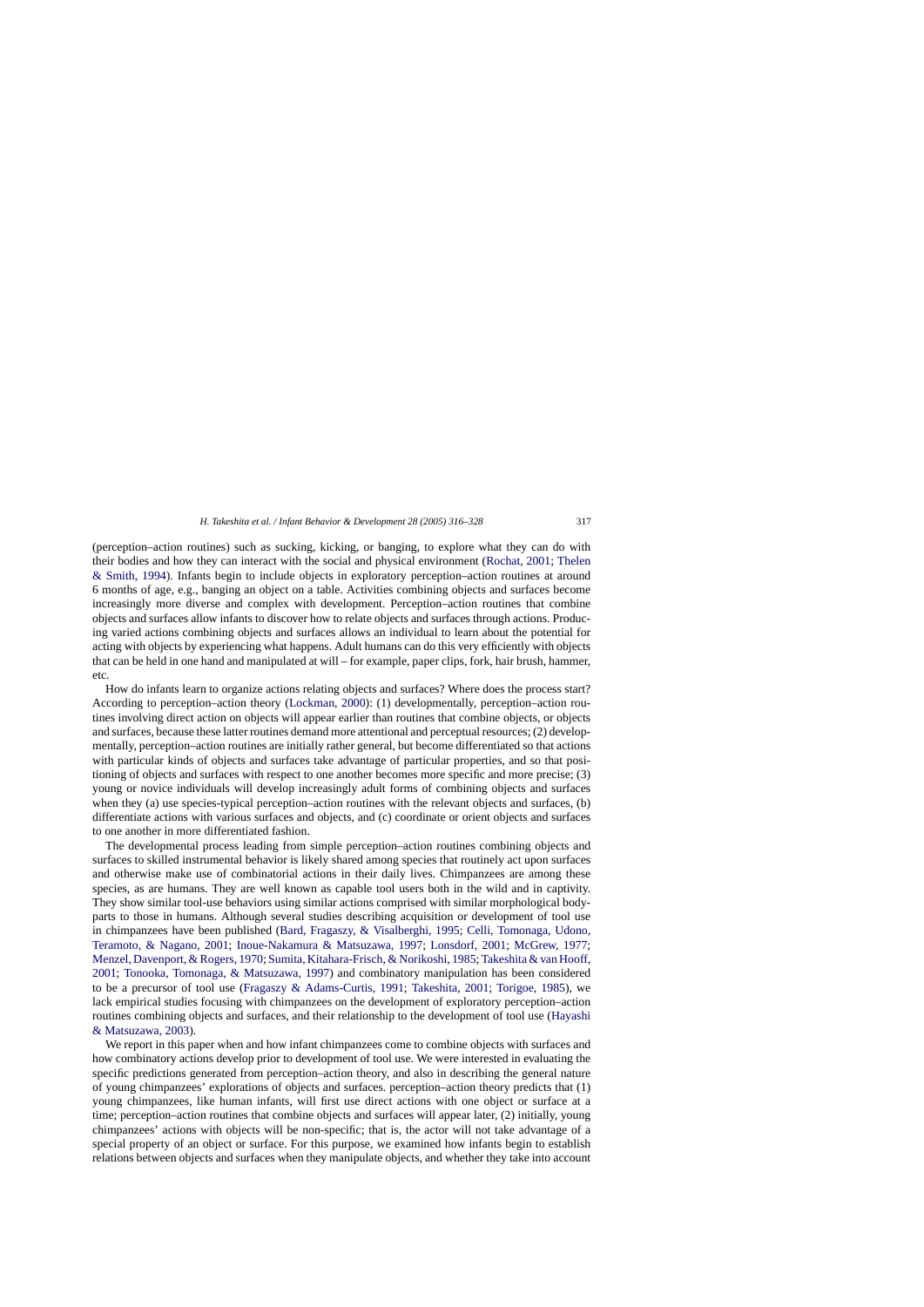the relation between the physical composition of the object and the property of the surface with which the object makes contact, i.e., its rigidity, elasticity, solidity, or continuity.

# **2. Method**

Table 1

# *2.1. Participants*

Three infant chimpanzees, one male (Ayumu) and two females (Cleo and Pal) participated in the study (see Table 1). They were born in the Primate Research Institute, Kyoto University, Japan, and have been raised by their biological mothers living in a community of 11 members. The mothers have had abundant experience with various types of cognitive experiments and maintain a close relationship to human experimenters. Based on these relationships, various types of experiments investigating the infants' development have been conducted with the human experimenter and the chimpanzee motherinfant pair together in a face-to-face setting since the infant's birth. In our experiment, mothers and infants voluntarily entered an indoor room and interacted with the human experimenter during an hourly session once or twice daily. Our protocol occupied 15–20 min of an hourly session. Our testing was enabled by the mother chimpanzee's cooperation in retrieving objects taken by her infant and returning them to the experimenter, and occasionally by bringing the infant back to the testing site from the far reaches of the room.

#### *2.2. Material, design and procedure*

We presented each infant with a cube (2.5 cm on each side) and an experimental surface  $(42.8 \text{ cm} \times 38.0 \text{ cm} \times 5.0 \text{ cm})$  covered with a specific material. Two kinds of cubes, i.e., wood (hard), or sponge (soft), and four kinds of surface materials, i.e., wood (hard), sponge (soft), water to a depth of 3 cm (liquid), or nylon netting with openings of 2 cm (discontinuous) were used [\(Fig. 1\).](#page-3-0) We presented uniform surfaces (all one material) and non-uniform surfaces (adjacent equal-sized sections of wood and sponge, wood and water, or wood and netting). Cubes were presented one at a time with each of the four uniform surfaces in random order for a total of eight trials. Then, the two cubes were presented in sequence with the three non-uniform surfaces in random order for a total of six trials.

For each trial, the surface was placed on the floor and the cube was placed nearby. The infant was free to act with either the cube or the surface, or neither, for 1 min. Thus, infants had 14 1-min trials in sequence on each test session. During each session, the human experimenter exhibited one action five times with the wood cube on one uniform surface, and on that same surface when it first appeared in

| Participants |                |               |                       |                      |
|--------------|----------------|---------------|-----------------------|----------------------|
| Name         | Name of mother | Date of birth | Test periods          | Ages tested (months) |
| Ayumu        | A1             | 24/04/2000    | 14/09/2001-29/01/2002 | 17, 21               |
| Cleo         | Cloe           | 09/06/2000    | 17/09/2001-04/04/2002 | 15, 17, 21           |
| Pal          | Pan            | 09/08/2000    | 13/09/2001-06/06/2002 | 13, 17, 21           |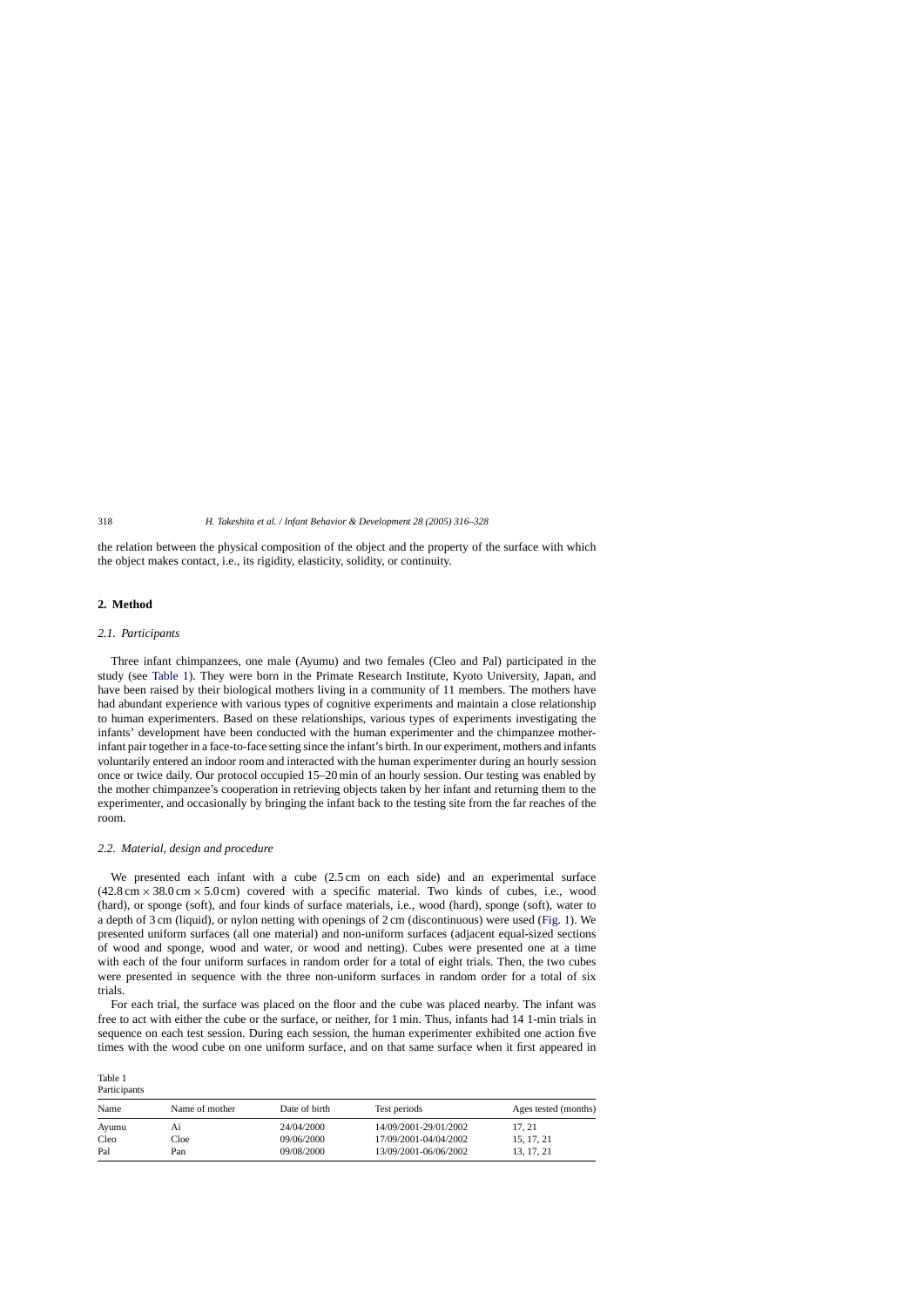<span id="page-3-0"></span>

Fig. 1. A still image showing subject Pal touching a pan of water with her mother nearby at 13 months. A wood cube was presented in front of water surface: a pan with water to a depth of 3 cm.

the non-uniform surface condition. The action demonstrated was unique for each infant. Ayumu saw the experimenter hit a cube on the wood surface. Cleo saw the experimenter press a cube into the sponge with the back of his fingers. Pal saw the experimenter stroke the water with the cube.

We completed two to three test sessions for each condition in this fashion over the course of about 10 days when the infants were 13–15 months, 17 months, and 21 months old. In the present paper we utilize the data obtained in the uniform condition. Ayumu was 17 months old when testing began, and so he has no scores for 13–15 months. Pal received two sessions at 17 months. All other replications incorporated three test sessions per infant. A total of 23 test sessions were completed, 6 with Ayumu, 9 with Cleo, and 8 with Pal. We videotaped all the trials. In the first testing period, the mothers were allowed to interact with the test objects and surfaces for varying lengths of time after the infants' 1-min sessions were completed. The mothers' activities with the cubes and surfaces were also videotaped.

# *2.3. Transcription and scoring*

We scored from video each action the baby made with the cube or with the experimental surface for 1 min after the presentation of the materials. An action was defined as one cycle of movement. For example, when pushing the cube with one finger, each push was one action, and when rubbing the surface with the cube, each cycle of forward/back was one action. Actions were grouped into five categories: (1) manipulation of cube only; (2) manipulation of surface only; (3) manipulation of cube on experimental surface; (4) combinatory manipulation of cube with experimental surface in active fashion (hit, slide, rub, etc.); and (5) combinatory manipulation of cube with surface other than the experimental surface. We scored many varieties of actions within each category but this paper focuses on these five categories. We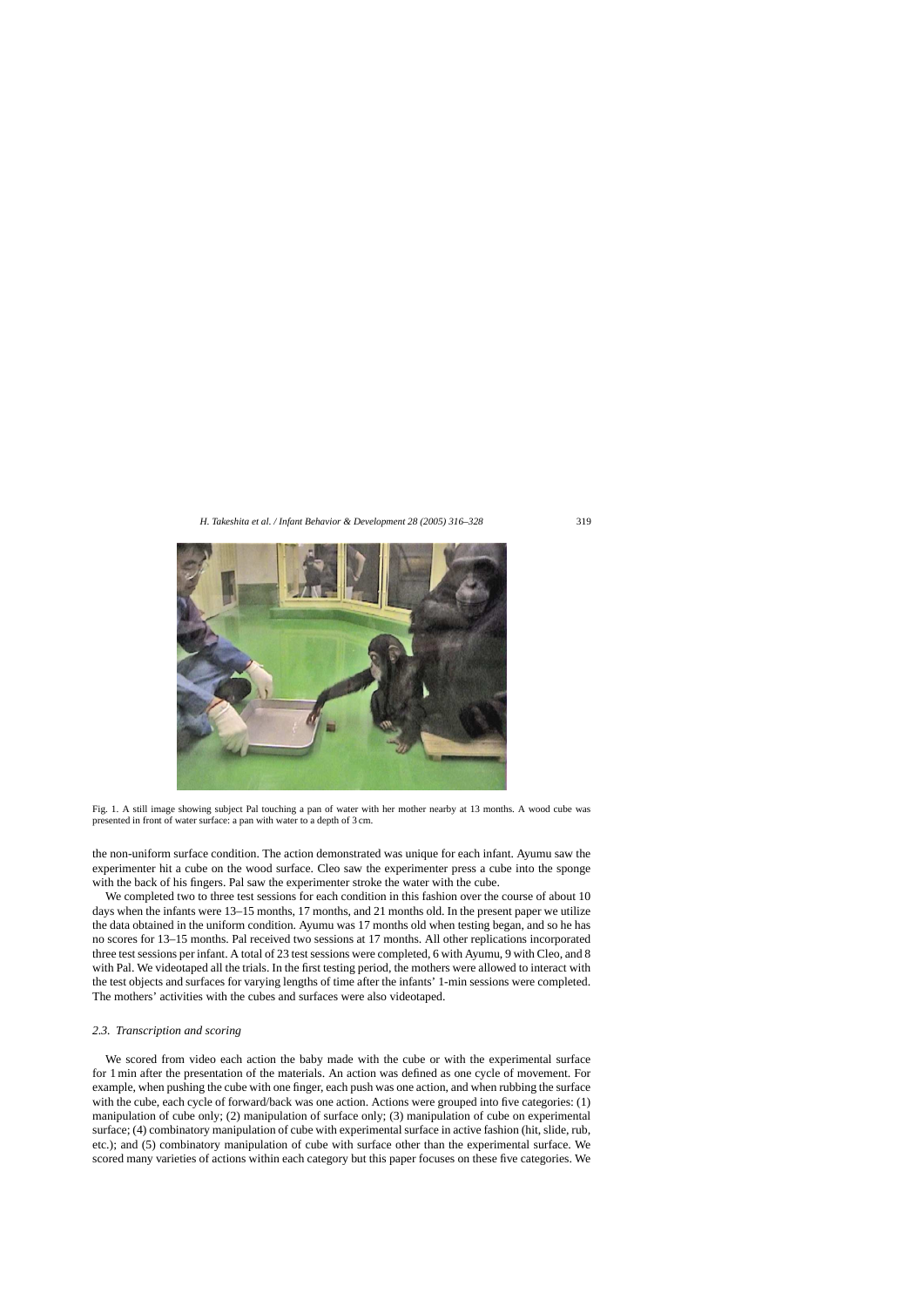also scored the activity of one mother (Pan, Pal's mother), that was the most active performer among the three mothers and showed strong interest in manipulating objects, at the first test session, to provide a quantitative comparison to the infants' activity. Data were collated by trial.

## *2.4. Analysis*

Because Pal's performance was extremely inactive in the first session of the first test period, her data in this session were regarded as an outlier and excluded from further quantitative analysis. Frequency data were log-transformed to achieve normal distribution and equivalent variance, as confirmed with the Shapiro-Wilk test and the Levene test respectively. Following transformation, we analyzed variations in the frequency of actions with the cube (category 1 and categories 3–5) using a repeated measures design. The model used session as the unit of analysis and specified the main factors cube material (within-subjects variable: 1 d.f.), age groups (between-subjects variable: 2 d.f.), subjects (between-subjects variable: 2 d.f.), and the interaction of three combinations of two factors (2 d.f. for subject  $\times$  cube, 2 d.f. for age  $\times$  cube material, and 3 d.f. for subject  $\times$  age group) and one combination of all three factors (3 d.f.), with the remaining degrees of freedom (14 d.f.) used as the error term. We used Bonferroni post-hoc tests to explore the sources of significant main effects. We analyzed variation of frequency of contact with the surface (category 2) across subjects and age groups using the non-parametric Steel-Dwass test. A doubly multivariate repeated measures design was used to compare the distribution of actions across cube and surface conditions. The model used subject as the unit of analysis and specified the main factors cube (within-subjects variable: 1 d.f.) and surface (within-subjects variable: 3 d.f.), and the interaction the two main factors (3 d.f.) with the remaining degrees of freedom (6, 18 and 18 d.f., respectively) used as the error term. We used a repeated measures contrasts test to explore the sources of significant main effects. All statistically significant results from our parametric analyses that we report here had a Cohen's *f* of at least 0.25, within the range of conventionally accepted effect sizes in the psychological literature. Values for Cohen's *f* ranged from 0.29 to 0.76. We used chi-square tests to evaluate the distribution of combinatorial and non-combinatorial activities across the three infants and the one mother whose activity we scored, and also among three test periods.

# **3. Results**

## *3.1. Comparing mothers and infants*

The infant chimpanzees exhibited strong interest in the materials, but they explored the materials in strikingly different ways from their mothers. Mothers used the cubes to explore the surfaces, or they used them in ways that were appropriate for each kind of cube and surface. For example, mothers rubbed the sponge surface with a sponge cube; soaked a sponge cube in water and then wiped the floor or themselves; and inserted the wood cube through the netting with one hand while holding the netting taut with the fingers of the other hand. Infants rarely combined the cubes with surfaces but rather explored cubes and surfaces directly. For example, they mouthed the cubes and rubbed or hit the surfaces with their hands.

[Fig. 2](#page-5-0) presents the manipulatory behaviors of the three infants and one mother, Pan during the first test period, when the infants were between 13 and 17 months old. The distribution of non-combinatory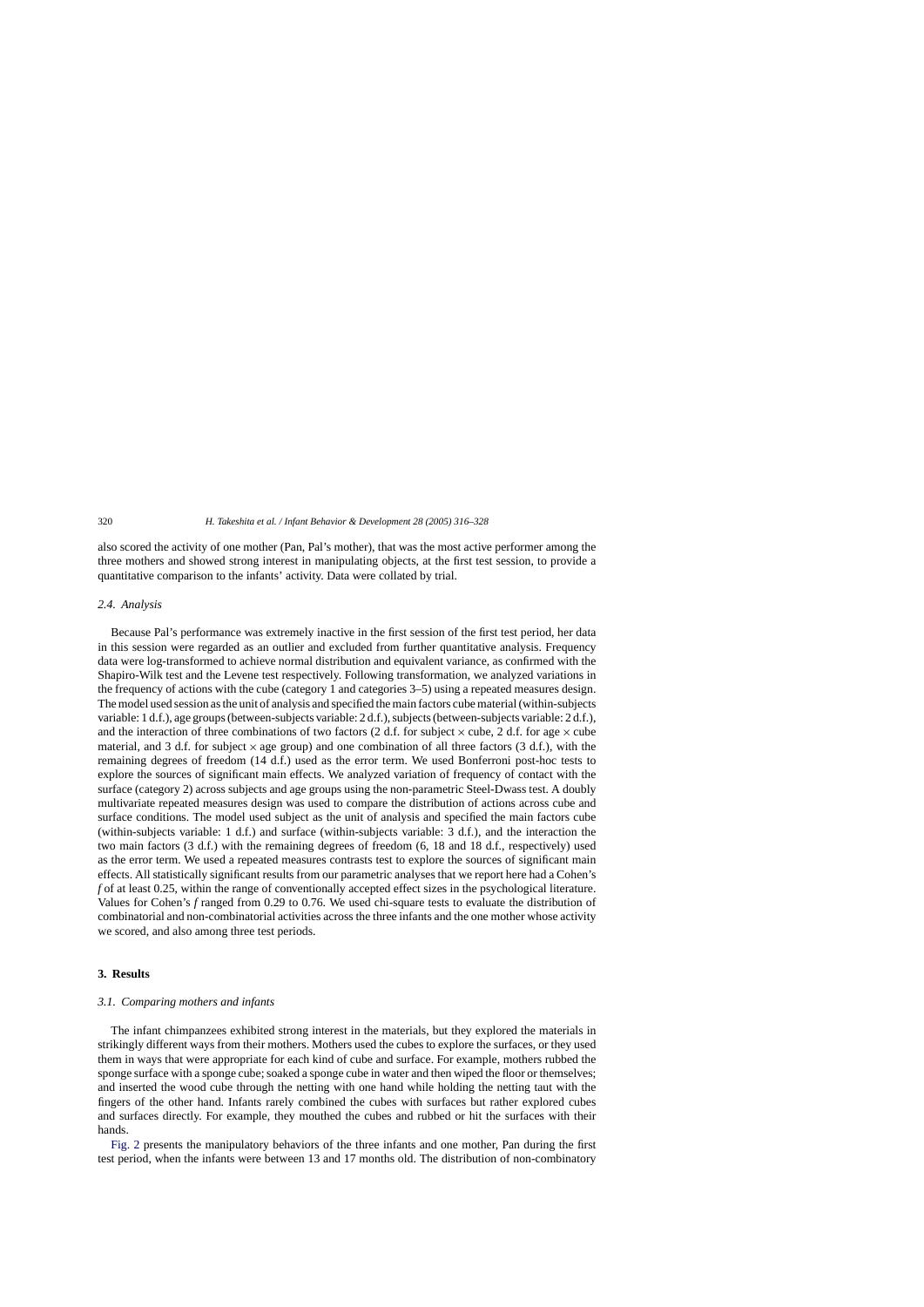<span id="page-5-0"></span>

Fig. 2. Proportional distribution of five categories of manipulation in an adult female (Pan) and three infants at 13 (Pal), 15 (Cleo), and 17 (Ayumu) months of age, respectively. (1) Cube manipulation: manipulation of cube only; (2) surface manipulation: manipulation of surface only; (3) cube on surface: manipulation of cube on experimental surface; (4) combination cube and surface: combinatory manipulation of cube with experimental surface in active fashion (hit, slide, rub, etc.); and (5) combination cube and other surface: combinatory manipulation of cube with surface other than the experimental surface.

(categories 1–3) and combinatory manipulation (categories 4 and 5) differed significantly among the four individuals ( $\chi^2$  = 437.87, d.f. = 3, *p* < 0.01). More than half of the mother's actions were categories 4 and 5, whereas all three infants combined objects and surfaces rarely.

#### *3.2. Developmental changes: comparing infants across ages*

Infants manipulated the cubes frequently throughout the testing periods, from an average of 5.0 times per minute at 13–15 months to an average of 9.0 times per minute at 21 months. Fig. 3 shows mean frequency of contact with each cube per minute for each age group. The main effect of subject was significant,  $F(2, 14) = 7.079$ ;  $p = 0.008$ . The Bonferroni test revealed that Pal showed more cube manipulation



Fig. 3. Mean frequency of manipulation of wood or sponge cube per subject per one-minute trial. *N* per age varied from 5 (13–15 months), to 8 (17 months) or 9 (21 months). Bars indicate mean + SEM and mean − SEM.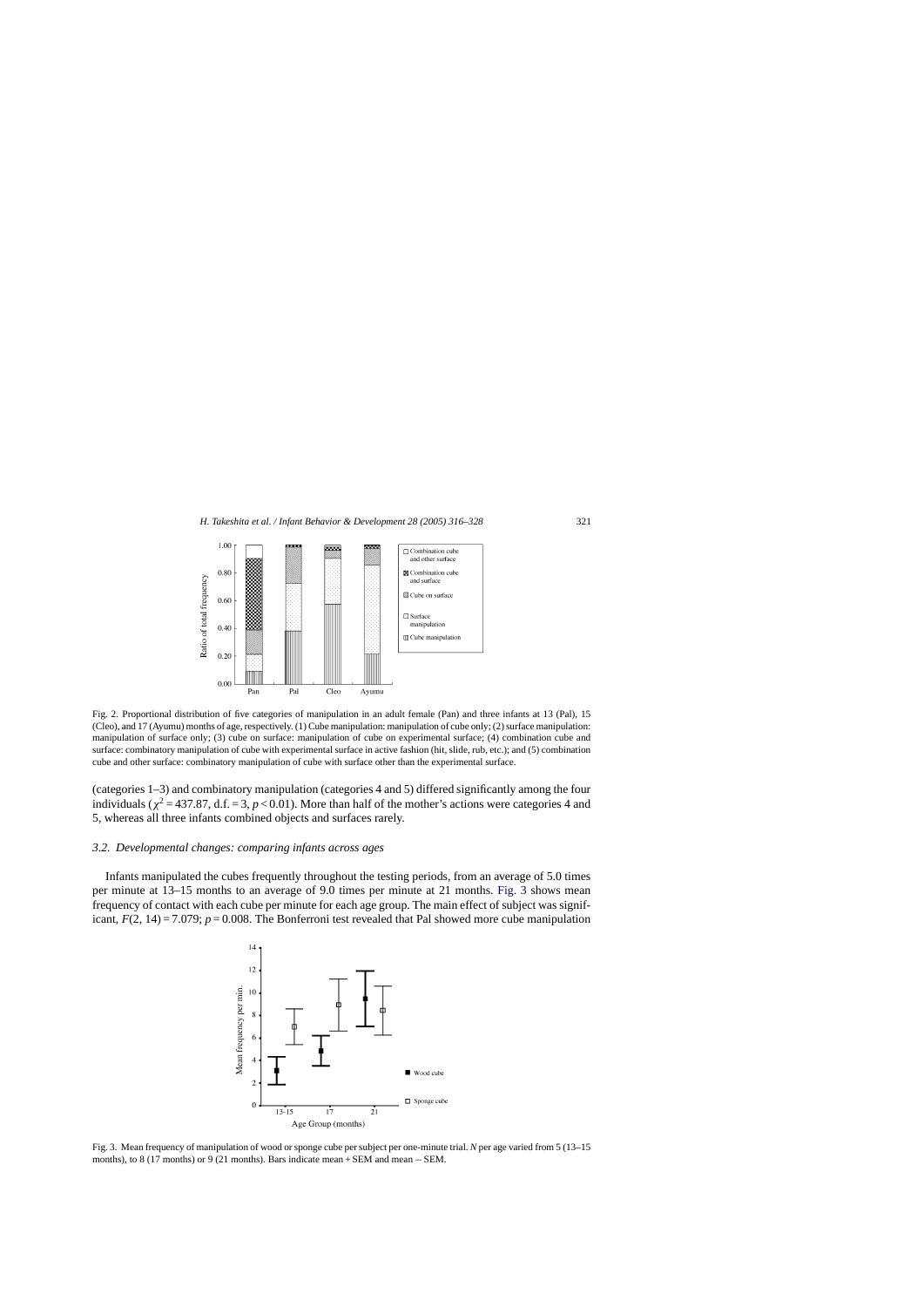<span id="page-6-0"></span>

Fig. 4. Mean frequency of contact with the experimental surfaces per subject per one-minute trial. Sample sizes are as that in Fig.3. Bars indicate mean + SEM and mean − SEM.

than Cleo  $(p=0.002)$ . The main effect of Cube was also significant,  $F(1, 14) = 10.354$ ,  $p = 0.008$ , and the main effect of Age was not. Because cube  $\times$  age interaction was significant,  $F(2, 14) = 5.652$ ;  $p = .022$ , we looked at simple main effects of Cube at each age group. The infants manipulated the Wood cube significantly less frequently than the Sponge cube at  $13-15$  months and 17 months,  $F(1, 28) = 10.801$ , *p* < 0.005 and *F*(1, 28) = 10.205, *p* < 0.005, respectively.

Fig. 4 provides mean frequency of contact with the experimental surface per minute for each age group. The infants contacted surfaces nearly as frequently as they manipulated cubes throughout the experiment. However, this variable did not differ significantly across subjects or age groups (Steel-Dwass test,  $T = -1.9926$  to 1.9926,  $p > .05$ ).

Through 17 months, infants primarily explored cubes directly and surfaces directly, although they placed the cube on the surface in 2–7% of actions at the first two test periods. Infants at 13–17 months



Fig. 5. Proportional distribution of five categories of manipulation by infants at three different ages. Categories of manipulation are as that in [Fig. 2.](#page-5-0)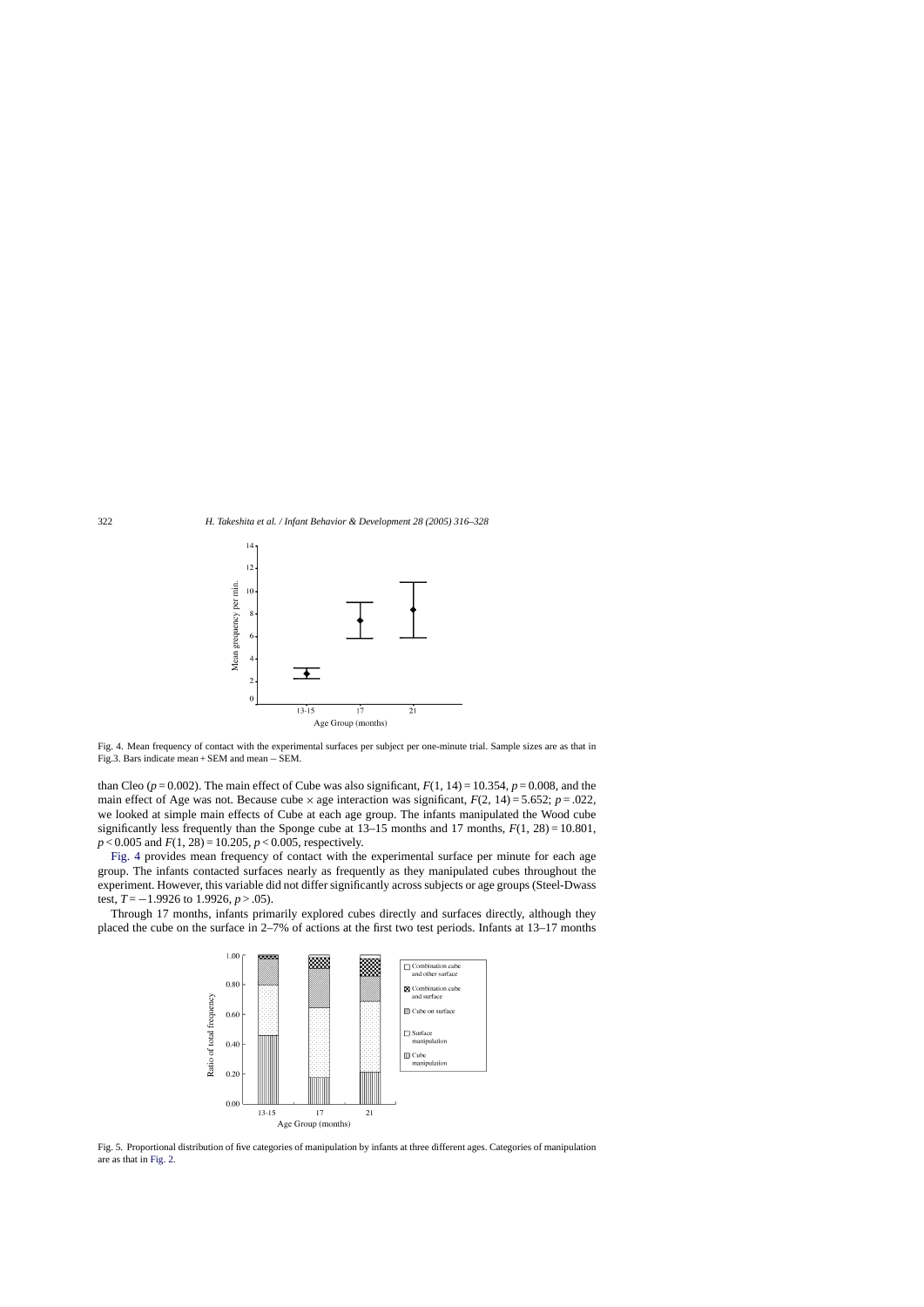<span id="page-7-0"></span>often mouthed both kinds of cubes and only rarely combined a cube with any surface other than by placing it on the surface. At 21 months, however, combinatorial activity became more common, constituting about 12% of all activity (see [Fig. 5\).](#page-6-0) The distribution of activity across combinatory manipulation (categories 4 and 5) and non-combinatory manipulation (categories 1–3), differed significantly with age ( $\chi^2$  = 39.88,  $d.f. = 2, p < 0.01$ ). For two babies, Ayumu and Pal, combinatory manipulation increased between 17 and 21 months. For the third baby, Cleo, the increase occurred between 15 and 17 months, and activity was stable between 17 and 21 months.



Fig. 6. Mean frequency of various actions combining the wood or sponge cube and experimental surfaces per subject per one-minute trial. Above: 17 months. Below: 21 months. Bars indicate mean + SEM and mean − SEM.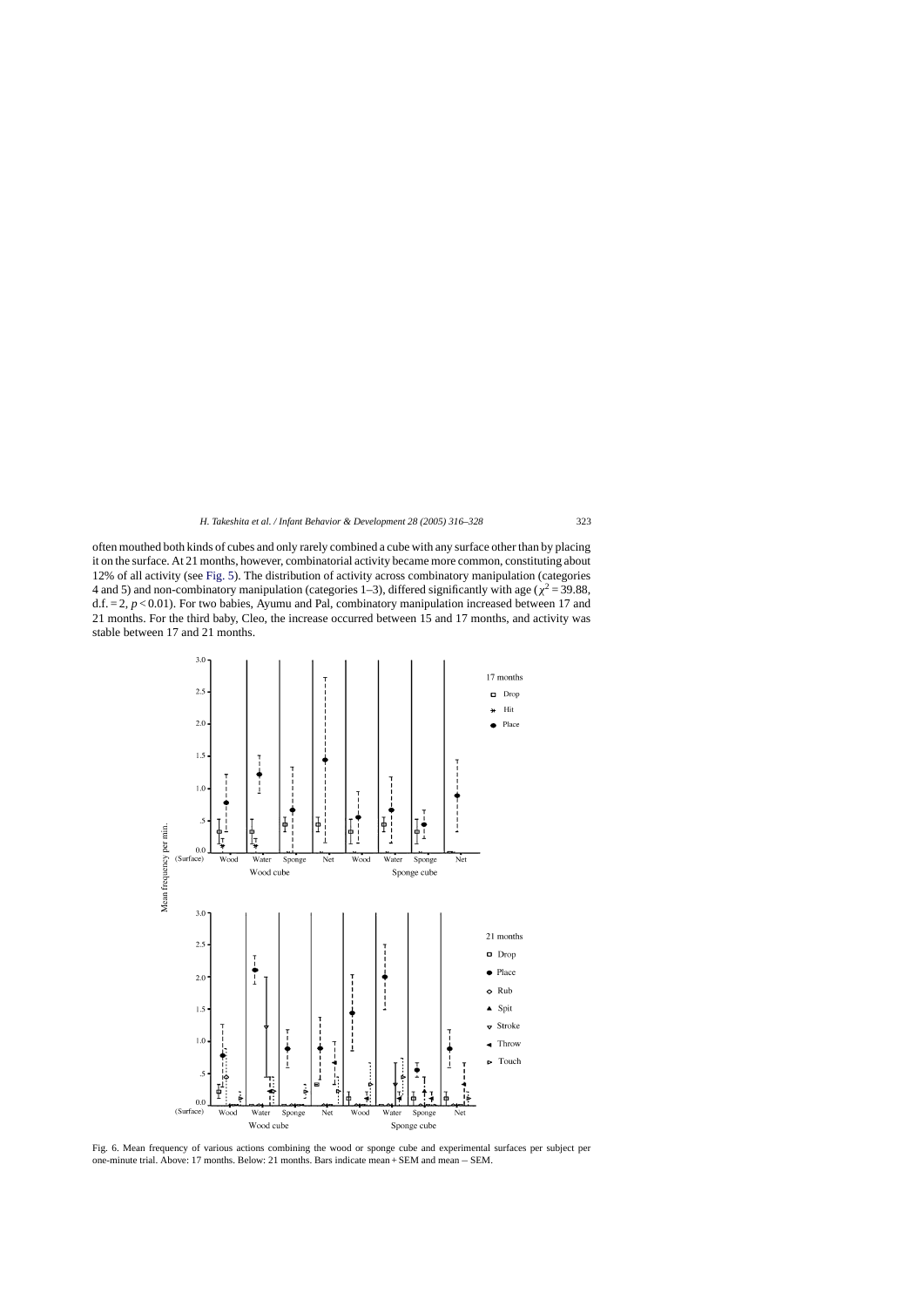

Fig. 7. Mean frequency of actions combining a cube with the experimental surfaces per subject per one-minute trial at 21 months. Bars indicate mean + SEM and mean − SEM.

# *3.3. Comparing combinatory manipulation with different objects and surfaces*

[Fig. 6](#page-7-0) shows the action repertoire observed in combinatory manipulation at 17 and 21 months in all the infants. At 17 months, combinatory manipulation emerged with the actions leading to single, momentary combination of the cube and surface such as 'drop', 'hit', and 'place'. At 21 months, however, 'place' remained frequent, but other actions such as 'rub', 'stroke', and 'touch', which lead to more continuous of combination of the cube and the surface, occurred more frequently than at 17 months. Dominant combinatory manipulation at 17 months involved a single action to release an object on the surface. At 21 months, however, objects were frequently brought repetitively into contact with the surface in cycles of rubbing, sweeping, or banging.

We looked at whether the total frequency of combinatory manipulation per subject at 21 months differed depending on experimental conditions (see Fig. 7). A repeated measure design ANOVA for dual multi-variables revealed a significant main effect for Surface,  $F(3, 18) = 4.973$ ;  $p = 0.046$ , but other main effects and any interactions were not significant. A repeated measures contrasts test revealed significant difference between water surface and wood surface,  $F(1, 6) = 32.161$ ;  $p = 0.030$ . Slight differences between water surface and sponge surface,  $F(1, 6) = 11.303$ ;  $p = 0.078$ , and between water surface and net surface,  $F(1, 6) = 11.250$ ;  $p = 0.079$ , were seen. Infants contacted the water with a cube more often than any other surface (mean frequency per minute per subject  $= 3.78$ , water, versus  $1.11 - 2.11$ , other surfaces).

#### *3.4. Effect of demonstrations*

Only one infant routinely performed the action demonstrated by the human experimenter. Recall that Ayumu saw the experimenter bang the wood cube on the wood surface. Ayumu hit the wood surface with a wood cube only once at 17 months and he did not perform this action at 21 months. Cleo observed the wood cube being pressed into the sponge surface, but she never pressed the sponge with either cube during any trial. Pal saw the experimenter stroke the water with the wood cube. She stroked the water with wood and sponge cubes frequently at 21 months. Pal did this significantly more frequently than Ayumu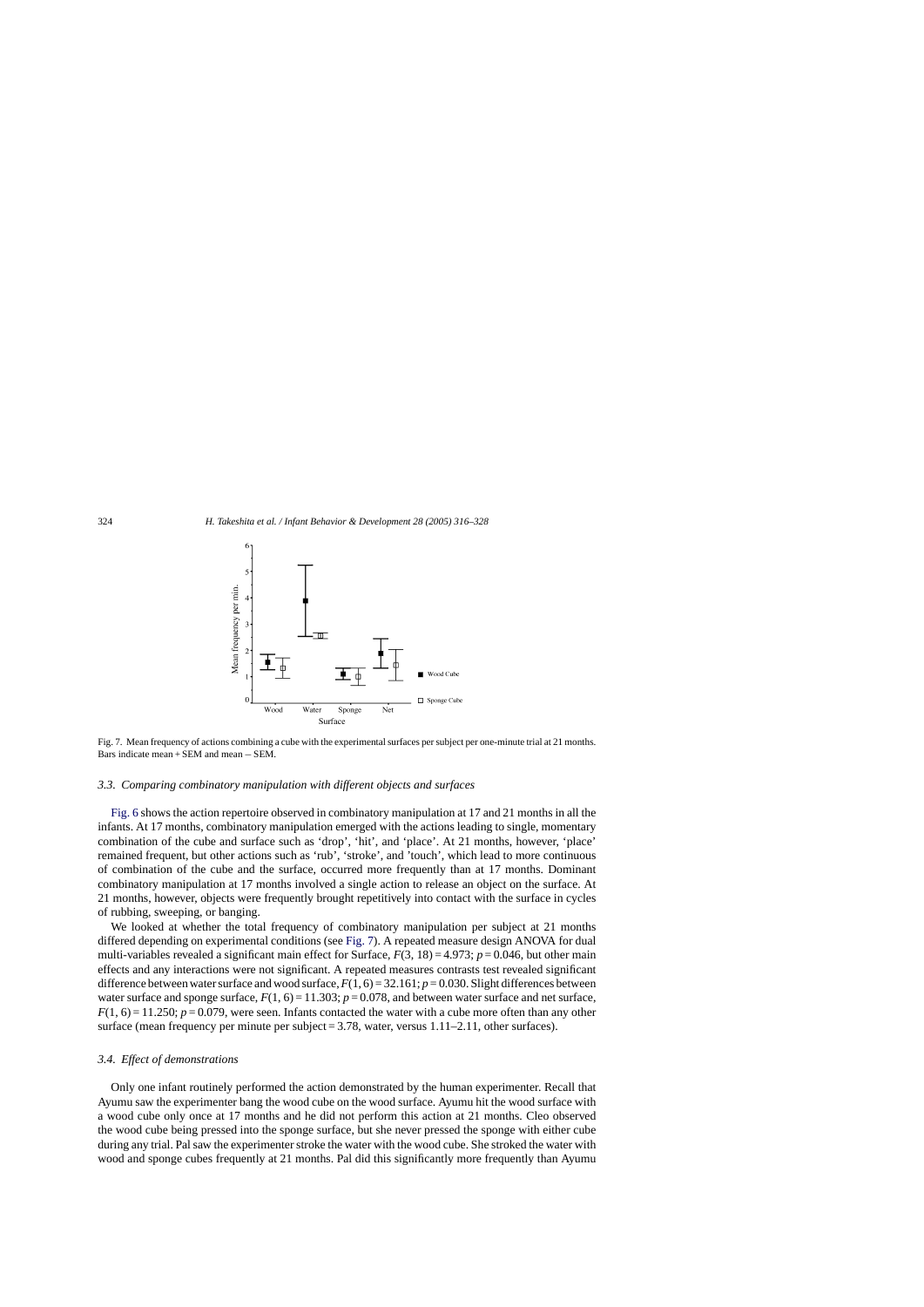at the same age (11 times versus 3 times;  $\chi^2 = 4.57$ , d.f. = 1, *p* < 0.05). Cleo showed this only once during the three test periods at 17 months. Pal's mother spent much time in early test sessions (when Pal was 13 months old) placing and moving objects in the water when Pal's trials were finished. Her performance was restrained in later sessions.

# **4. Discussion**

Previous studies on development of object manipulation in chimpanzees reported delay of emergence of combinatory manipulation when compared with human infants ([Poti & Spinozzi, 1994;](#page-11-0) [Takeshita,](#page-12-0) [2001;](#page-12-0) [Vauclair & Bard, 1983\).](#page-12-0) Human infants start banging against a table with an object, e.g., a rattle, at around 7 months, and placing an object on a table, into a cup, or on another object, at around 10 months. We predicted that young chimpanzees would first use direct actions with one object or surface at a time and perception–action routines to combine objects and surfaces would appear later, as in humans. This was supported. Infant chimpanzees at the PRI achieved a shift in how they acted with objects at around 17–21 months. They shifted from direct action on an object or surface to a variety of actions combining objects and surfaces. They also showed some differentiation of actions according to surfaces by 21 months. The development of variety and complexity in manipulation of a single object or surface might be a prerequisite to emergence of combinatory manipulation in chimpanzee infants, as it is in humans ([Takeshita, 1999\).](#page-12-0)

Aside from confirming the delay in appearance of combinatorial manipulation in young chimpanzees in comparison to humans, our study illustrates the dramatic differences between the two species in the typical form of early combinatorial actions. Human infants begin to bang objects against surfaces before their first birthday, and this action remains a ubiquitous element in the human manipulative repertoire thereafter ([Lockman, 2000\).](#page-11-0) In contrast, our young chimpanzee subjects did not bang cubes against surfaces; most of their combinatorial actions were far gentler. These observations, together with those of [Inoue-Nakamura](#page-11-0) [and Matsuzawa \(1997\)](#page-11-0) describing the relative rarity of striking actions in the manipulative repertoire of young wild chimpanzees, indicate that young chimpanzees explore object–surface combinations in a fundamentally different way than do young humans. The differences in the characteristic forms of combining objects and surfaces presage differences in the forms of tool use discovered at an early age and widespread in each species: hammering in humans, versus insertion in chimpanzees (as in using sticks or blades of grass to fish for ants or termites, or leaves to sponge up water, common forms of tool use in wild and captive chimpanzees alike; [McGrew, 1992; Takeshita and van Hooff, 2001;](#page-11-0) [Lonsdorf,](#page-11-0) [2001\).](#page-11-0)

Based on the present results, we identify two phases in the early development of combinatory manipulation in chimpanzees. In the first phase the infants explore contacting an object with a surface. In the second phase infants explore how the contact can be regulated through their own actions. We predict that these phases developmentally precede and overlap with the emergence of tool use, as formulated by [Lockman \(2000\).](#page-11-0) [Lockman \(2000\)](#page-11-0) argued that the development of tool use may be formulated as a two-fold problem of (1) detecting and (2) relating affordances. From this perspective, tool use emerges "from infants' early and continual efforts to detect and act on the affordances of the world around them" ([Lockman, 2000,](#page-11-0) p. 140). Detecting affordances refers to recognizing that an object can be combined with, or related to, another object or surface to achieve a goal. Relating affordances refers to producing the appropriate relation between objects and surfaces to achieve a goal.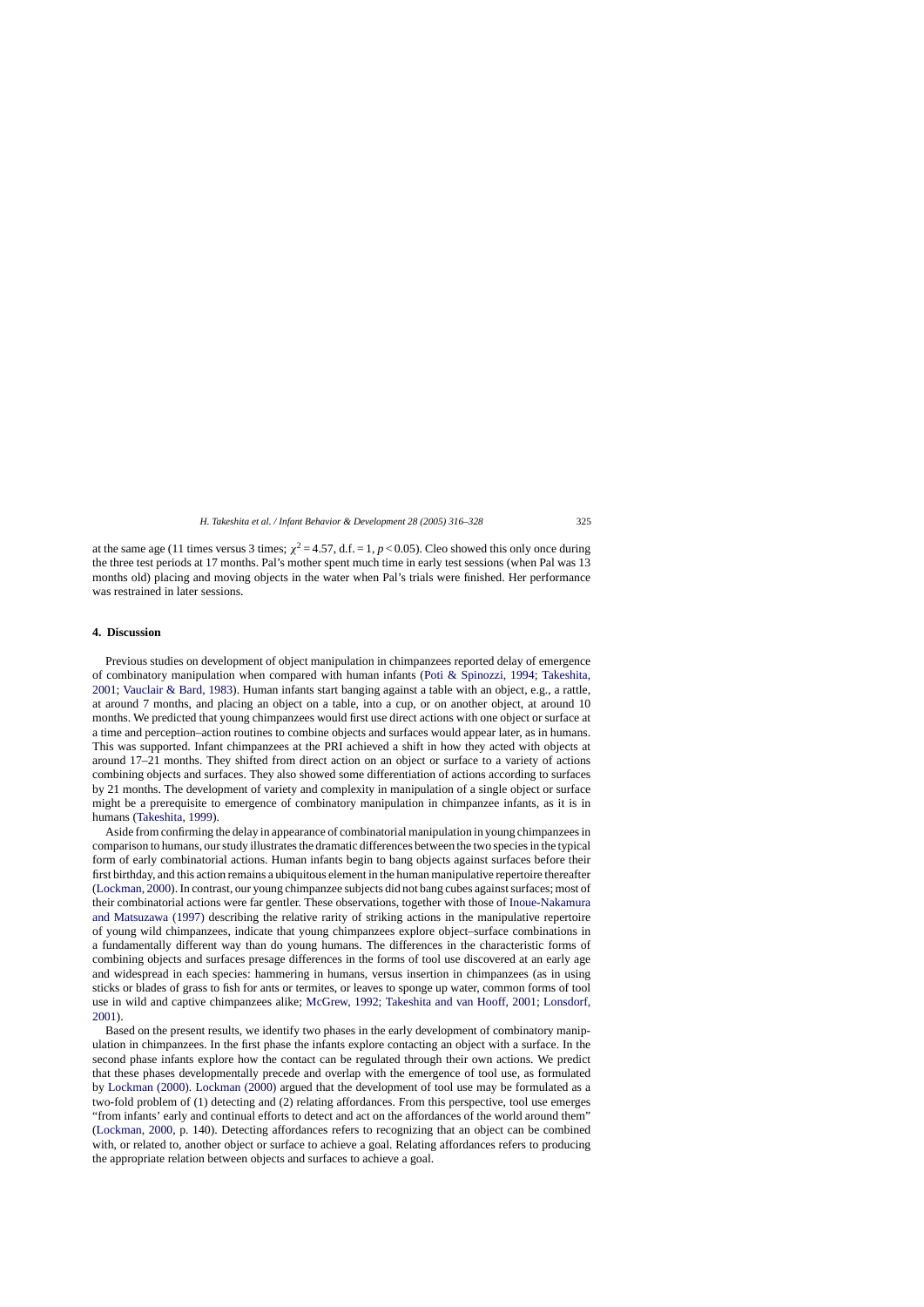Chimpanzee infants in the present study started to combine an object with surfaces through a few actions that seemed intended to achieve simple contact of object to surface. They discovered that an object can be 'on' various surfaces through the actions of dropping, or placing during the first half of the second year. At 21 months, their combinatory actions took on the characteristics of active exploration of forms and consequences of the contact. They still most often related an object with various surfaces through the same action, placing (an indirect form of touching). However, they explored the water surface with an object differently from the other surfaces, by stroking, which led to licking water off the cube. In this sense, they began to use the cube as a tool. Exploring the water by stroking allowed them to discover the unusual properties of water compared to other surfaces. However, they did not establish differentiated actions relating specific objects and surfaces. For example, they did not place the sponge cube into the water more often than the wooden cube, although a sponge cube absorbs more water. This result suggests that infants initially explore surfaces using the same actions with any object, without differentiating actions according to the properties of the held object.

Infants began to differentiate surfaces through action, and direct actions preferentially at certain surfaces, at 21 months. At this age, water was the most attractive surface to generate combinatory manipulation. This finding suggests that chimpanzee infants recognize properties of surfaces through actions with different objects before knowing specific properties of objects. They may learn the latter through accumulated experience with combinatory manipulation with different objects.Three other studies with the infant subjects of this study provide complementary findings that help us to interpret our results. First, [Hayashi and Matsuzawa \(2003\)](#page-11-0) studied combinatory manipulation in the same infants in a different setting (play with a posting box). Each infant first put a slender stick into a circular hole in the posting box, a form of combinatory manipulation, at 8–11 months. However, this action remained rare in all the infants until about 18 months. The frequency and variety of combinatory manipulation with the posting box and other objects used in Hayashi and Matsuzawa's study increased from around 18 months onwards, as it did in ours. Second, the same three infants succeeded in placing sticks and other long, thin objects into a narrow opening to "dip" for honey from the age of 20 months ([Hirata & Celli, 2002\)](#page-11-0). In Hirata and Celli's study, the infants encountered a wide variety of objects in the company of adults (including their mothers) actively dipping for honey by probing an object through a hole in the wall, and the infants had access to identical holes and objects concurrently with the adults. The supportive social setting and opportunities for concurrent action no doubt contributed to the infants' persistent exploration of objects and surfaces and their discovery at a young age of an effective action linking stick and hole to the retrieval of honey. Finally, [Tomonaga, Mizuno and Hayashi \(2003\)](#page-12-0) found that Cleo, one of the subjects of the present study, at age 17 months showed more combinatory manipulation when she confronted a tray with water than when she confronted a tray without water, and she used a paper towel to drink water more often than she used other objects for this purpose. With the water tray and a paper towel, species-common combinatory actions such as placing produce effective outcomes, and this likely promotes the development of actions taking advantage of interesting or useful affordances. All three of these studies illustrate how perception–action routines can promote the discovery of how to combine objects and surfaces in goal-directed action.

Does others' behavior influence exploratory actions by infant chimpanzees? The answer is no, at least not in the space of the 1-min trial period used in this study. Only one infant reproduced the model behavior demonstrated by a human experimenter, stroking the cube through the pan of water, and she did so at 21 months, but not before. The behavior was also performed by her mother when she had access to the water, whereas the other modeled actions were not performed by the mother chimpanzees. Stroking the cube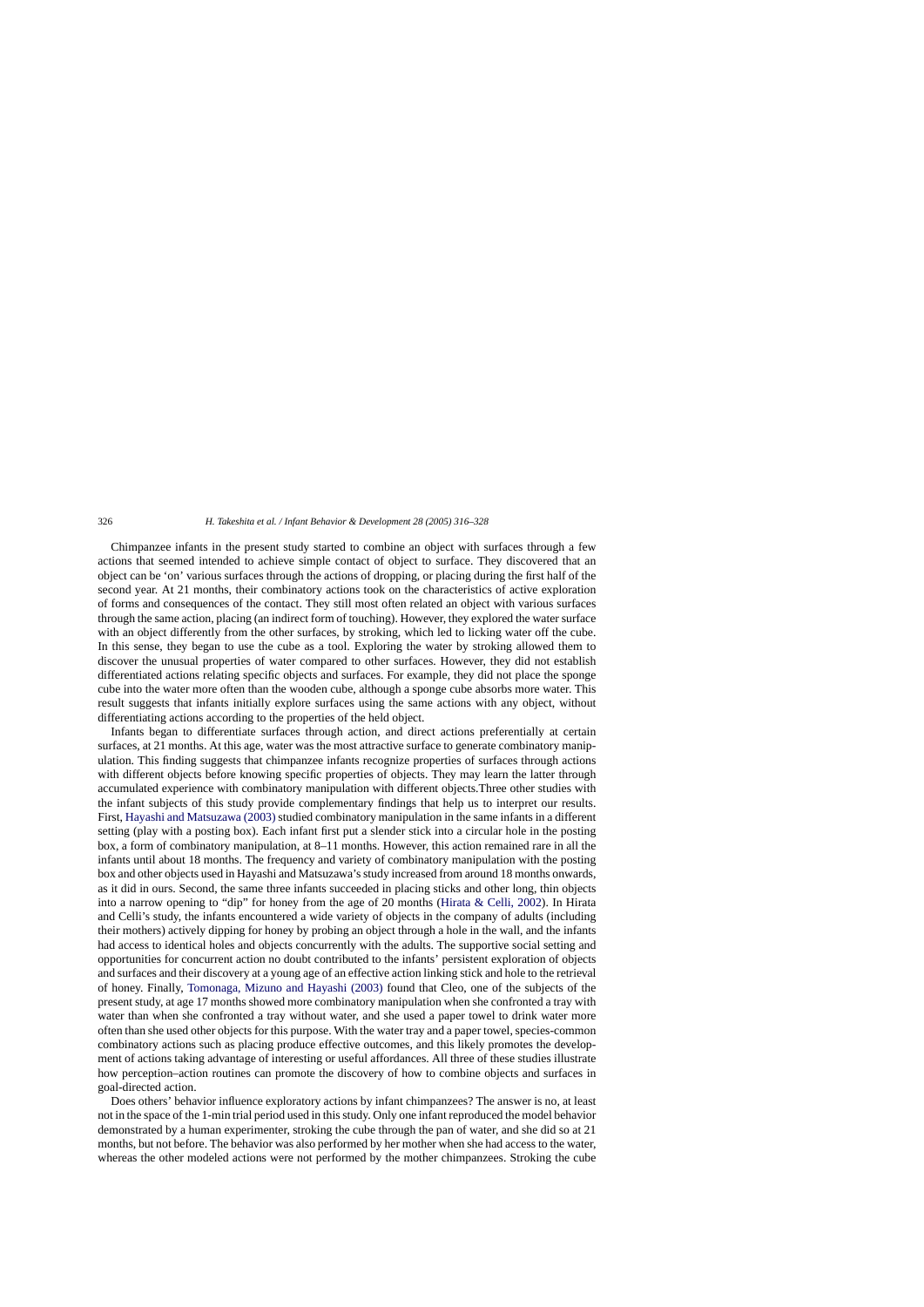<span id="page-11-0"></span>through water was also seen in the other infants at this age. Thus, overall, we found no strong evidence that a modeled action influenced the infants' immediately subsequent activity. However, the contributions of social partners to support specific perception–action routines in chimpanzee infants under two years of age deserve further inquiry. We predict that species-typical perception–action routines channel how young individuals act on the environment, and that species-common actions relating objects and surfaces or other objects underlie the development of tool use in chimpanzees and humans, and indeed, in all the many species exhibiting tool use. Social partners most likely exert influence on the development of tool use through their modulation of young individuals' spontaneous exploratory activities.

#### **Acknowledgements**

We thank staff of the Section of Language and Intelligence, Primate Research Institute, Kyoto University, Japan, for their helpful assistance during this project. The study was financially supported by grants from the Ministry of Education, Science, Sports, and Culture, Japan (grant #12002009 to T. Matsuzawa and #13015143 to H. Takeshita), grants for cooperative studies at the PRI from Kyoto University, and by Research Fellowship from Japan Society for the Promotion of Science and Heiwa Nakajima Foundation to D.M. Fragaszy.

### **References**

- Bard, K. A., Fragaszy, D., & Visalberghi, E. (1995). Acquisition and comprehension of a tool-using behavior by young chimpanzees (*Pan troglodytes*): effects of age and modeling. *International Journal of Comparative Psychology*, *8*, 47–68.
- Celli, M. L., Tomonaga, M., Udono, T., Teramoto, M., & Nagano, K. (2001). Learning processes in the acquisition of a tool using task by captive chimpanzees. *Psychologia*, *44*, 70–81.
- Fragaszy, D. M., & Adams-Curtis, L. E. (1991). Generative aspects of manipulation in tufted capuchin monkeys (*Cebus apella*). *Journal of Comparative Psychology*, *105*, 387–397.
- Gibson, J. J. (1966). *The senses considered as perceptual systems*. Boston: Houghton Mifflin.
- Hayashi, M., & Matsuzawa, T. (2003). Development of orienting manipulation in infant chimpanzees. *Animal Cognition*, *6*, 225–233.
- Hirata, S., & Celli, M. L. (2002). Learning of tool use by infant chimpanzees: The role of mothers on the acquisition of knowledge. Caring for primates. In *Proceedings of the Abstracts of The XIXth Congress. The International Primatological Society* (pp. 55–56).
- Inoue-Nakamura, N., & Matsuzawa, T. (1997). Development of stone tool use by wild chimpanzees (*Pan troglodytes*). *Journal of Comparative Psychology*, *111*, 159–173.
- Lockman, J. J. (2000). A perception–action perspective on tool use development. *Child Development*, *71*, 137–144.
- Lonsdorf, E. V. (2001). Development and acquisition of termite-fishing skills in the Gombe chimpanzees. In *The apes: Challenges for 21st century. Conference Proceedings* (pp. 327–330), Brookfield: Brookfield Zoo.
- McGrew, W. C. (1977). Socialization and object manipulation of wild chimpanzees. In S. Chevalier-Skolnikoff & F. E. Poirier (Eds.), *Primate bio-social development: Biological, social, and ecological determinants* (pp. 261–288). New York: Garland Publishing.
- McGrew, W. C. (1992). *Chimpanzee material culture: Implications for human evolution*. New York: Cambridge University Press.
- Menzel, E. W., Jr., Davenport, R. K., & Rogers, C. M. (1970). The development of tool using in wild-born and restriction-reared chimpanzees. *Folia Primatologica*, *12*, 273–283.
- Poti, P., & Spinozzi, G. (1994). Early sensorimotor development in chimpanzees (*Pan troglodytes*). *Journal of Comparative Psychology*, *108*, 93–103.
- Reed, E. S. (1996). *Encountering the world: Toward an ecological psychology*. New York: Oxford University Press.